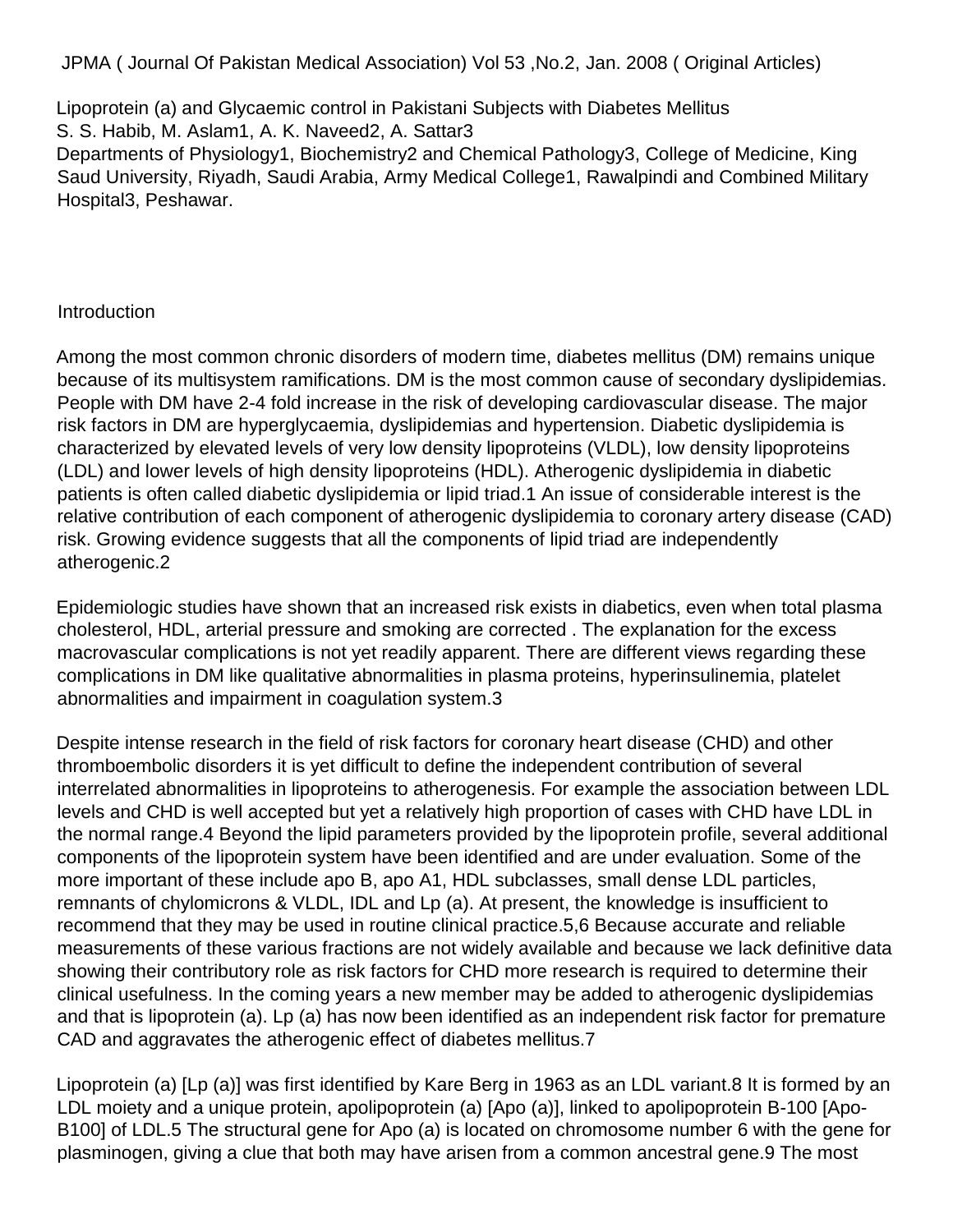intriguing feature of Apo (a) is that it shares an extensive structural homology with plasminogen, a key proenzyme of the fibrinolytic cascade. Kringle V and the protease domain of Apo (a) share >85% amino acid identity with the corresponding plasminogen domains, even though the protease domain of Apo (a) does not appear to have a catalytic function.5

Lp (a) is believed to contribute to lipid induced atherogenesis similar to LDL particles.10 Within a population the plasma levels can vary from less than 0.5 mg/dl to over 200 mg/dl.11 The cutoff Lp (a) value to classify subjects as being at

increased risk for CAD varies greatly among studies and ranges from 20 to 40 mg/dl. Given the uncertainty related to Lp (a) cutoff value, it has been suggested that clinicians use a conservative Lp(a) value of 30 mg/dl, particularly in patients with concomitantly elevated LDL cholesterol.12,13

The purpose of the present study was to measure Lp(a) levels in patients with DM and to see that whether there is any difference in Lp (a) levels between diabetics with good glycaemic control and poor glycamic control.

#### Subjects and Method

This cross sectional study was carried out at the Chemical Pathology, Department of Armed Forces Institute of Pathology (AFIP), Rawalpindi. Sixty subjects with Diabetes Mellitus (DM) and thirty healthy individuals were studied. Fifty three of these were of type 2 DM and seven were type 1 DM.

The individuals participating in the study were diagnosed cases of DM based on the criteria proposed by American Diabetes Association.14 Diagnosis of DM was carried out by either two fasting plasma glucose (FPG) levels >7.0 mmol/l (126 mg/dl) on two different occasions or one FPG >7.0 mmol/l plus one random blood glucose >11.1 mmol/l (199 mg/dl). Subjects were included in the study voluntarily after they signed the consent Performa. They were allotted study numbers. Thirty four were males and twenty six females. Their height was measured in centimeters and weight in kilograms. BMI was calculated by the following formula:

# BMI = Body Weight in Kilograms / Height (square meters)

History and clinical examination was recorded on a separate Performa. All the subjects were in stable metabolic condition. History was taken regarding any disease that could affect the metabolic status of the body like nephrotic syndrome, acute or chronic renal failure, thyroid disorders, acute infections, diabetic ketoacidosis and non ketotic hyperosmolar diabetes.15,16 Any person having a positive history of the above mentioned disorders were excluded from the study. Those giving a history of familial hypercholesterolemia, ischaemic heart disease or myocardial infarction were also excluded from the study.17,18 The history of medication was recorded and those taking lipid lowering agents, oral contraceptives and steroids were also excluded.19,20

Blood pressure (SBP/DBP) was recorded in sitting position in the right arm as mmHg, by mercurial sphygmomanometer. Pulse and respiratory rate per minute and temperature were also recorded. In general physical examination any finding relevant to hyperlipidemias like xanthomas or xanthelasma were noted.

The percentage of glycosylated haemoglobin (HbA1c) was taken as the marker of glycaemic control.21 The subjects were divided into two groups on the basis of glycaemic control into good glycaemic control (HbA1c <7.5%) and poor glycaemic control (HbA1c > 7.5%).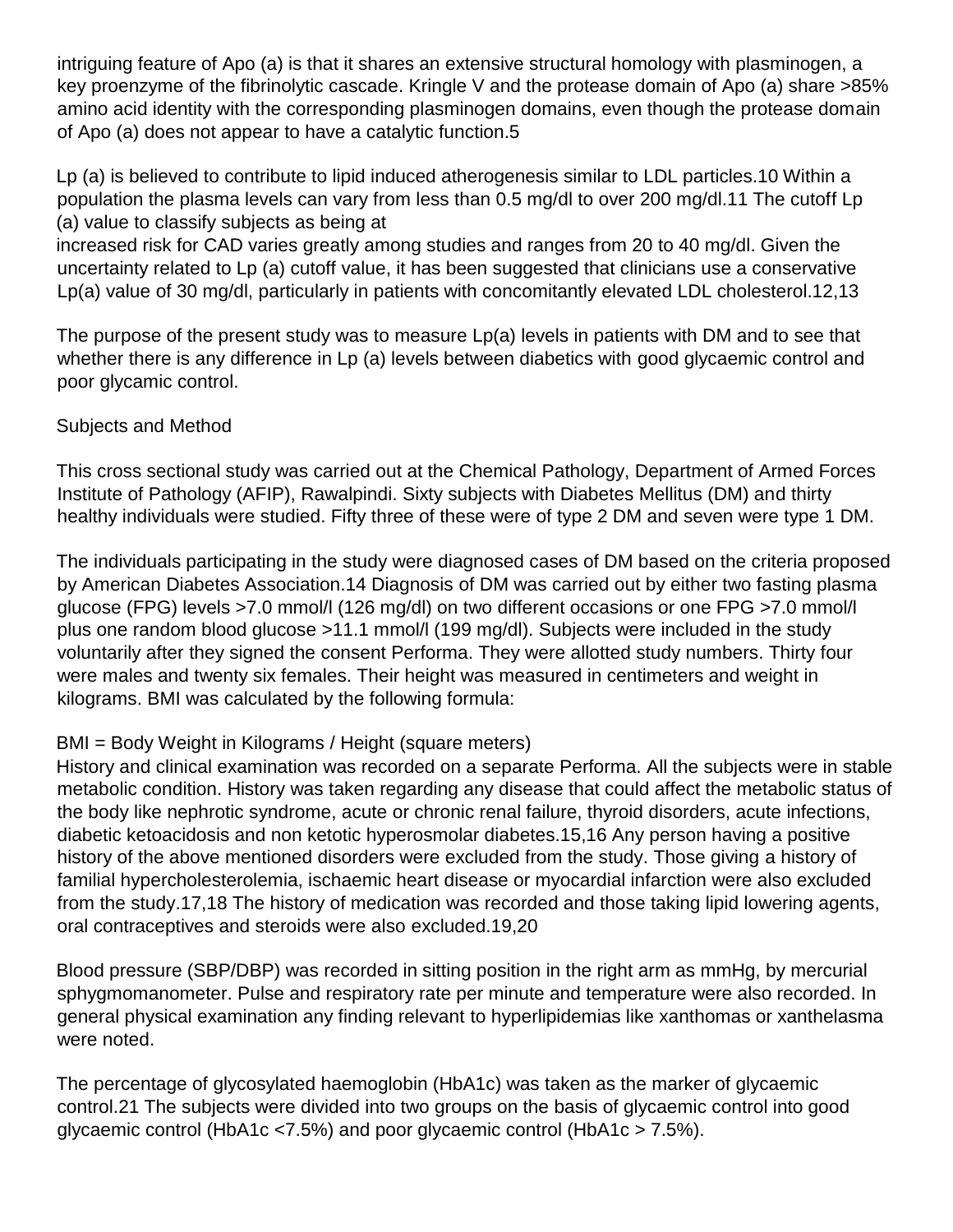The subjects included in the control group were healthy individuals with mean age of 44.6 years. They were not suffering from any acute infection or any metabolic or psychological disorder. They had no family history of hypercholesterolemias or DM. They had normal lipid profile and fasting blood glucose level less than 6.1 mmol/l (110 mg/dl). All the tests were run in duplicate and the average of the two readings was taken as the final result.

Glucose was estimated by GOD-PAP (Glucose Oxidase Phenyl Ampyrone) method, an enzymatic colorimetric method with the kit supplied by Linear Chemicals (Cat No.GL-5083). Total Cholesterol was measured by CHOD-PAP (Cholesterol Oxidase Phenol Ampyrone), an enzymatic colorimetric method, using kits of Linear Chemicals, Spain (Cat No. CH 5054). The instrument used was Selecta 2 autoanalyzer as for glucose. GPO-PAP (Glycerol Phosphate Oxidase), an enzymatic colorimetric method was used for serum triglycerides estimation. The kit was supplied by Linear chemicals (Cat No TR 5046). The instrument used was Selectra 2 autoanalyzer as for glucose. CHOD - PAP Method was used for HDL-C estimation with the kit was supplied by Merck Systems (Cat No;28248). CHOD PAP, an enzymatic colorimetric method was used for LDL-C estimation using kits of Merck System (Cat No 28248). Lp (a) was estimated by enzyme linked immunoabsorbant assay.The kit used was supplied by Innogenetics Biotechnology for Health Care, Belgium (Cat. No. 000703A). Ion exchange resin separation method was used for estimation of Glycosylated Haemoglobin.The kit was supplied by Stanbio Glycohemoglobin (Pre-Fil).

The data was analyzed by computer program "Microsoft Excel" and Statistical Package for Social Sciences (SPSS). The tests applied for statistical analysis were Student's t test and a p value < 0.05 was taken as significant.

#### **Results**

Sixty subjects with diabetes mellitus (DM) and thirty healthy individuals participated in this study. Fifty three were of type 2 DM and seven were of type 1 DM. The diabetics were divided into Group A and B on the basis of glycaemic control. Group A consisted of diabetics with good glycaemic control (HbA1c < 7.5%) and group B with poor glycaemic control (HbA1c >7.5 %). Group C was healthy control group. Each group consisted of 30 subjects. In group A 18 were males and 12 females. In group B, 17 were males and 13 females. Group C consisted of 16 males and 14 females.

The clinical characteristics and glycemic status of subjects in group A, B and C are summarized in table 1. A significant difference was present between BMI, systolic blood pressure (SBP) and diastolic blood pressure (DBP) of both well controlled and poorly controlled diabetics when compared with controls (p<0.05). A significant difference was observed in fasting glucose and glycosylated hemoglobin (HbA1c) values between the two groups. Fasting lipid profile and Lp (a) values of group A, B and C are summarized in table 2. The difference in levels of serum total cholesterol, low density lipoprotein cholesterol (LDL-C) and triglyceride was not significant between group A and C while serum high density lipoprotein cholesterol (HDL-C) levels were significantly lower in group A (p<0.05). When compared with the controls there are significantly higher levels of serum total cholesterol (p< 0.05), triglycerides (p<0.01) and LDL-C (p<0.01) in group B while serum levels of HDL-C

were significantly lower (<0.001). The mean levels of Lp(a) in control are  $20.8 \pm 3.54$  mg/d i.e., significantly less than in well controlled diabetics (40.11 8.9  $\pm$  mg/dl, p<0.05). Mean Lp(a) levels in group B were 55.19  $\pm$  8.55 mg/dl i.e., significantly higher than in group C ( $p < 0.001$ ).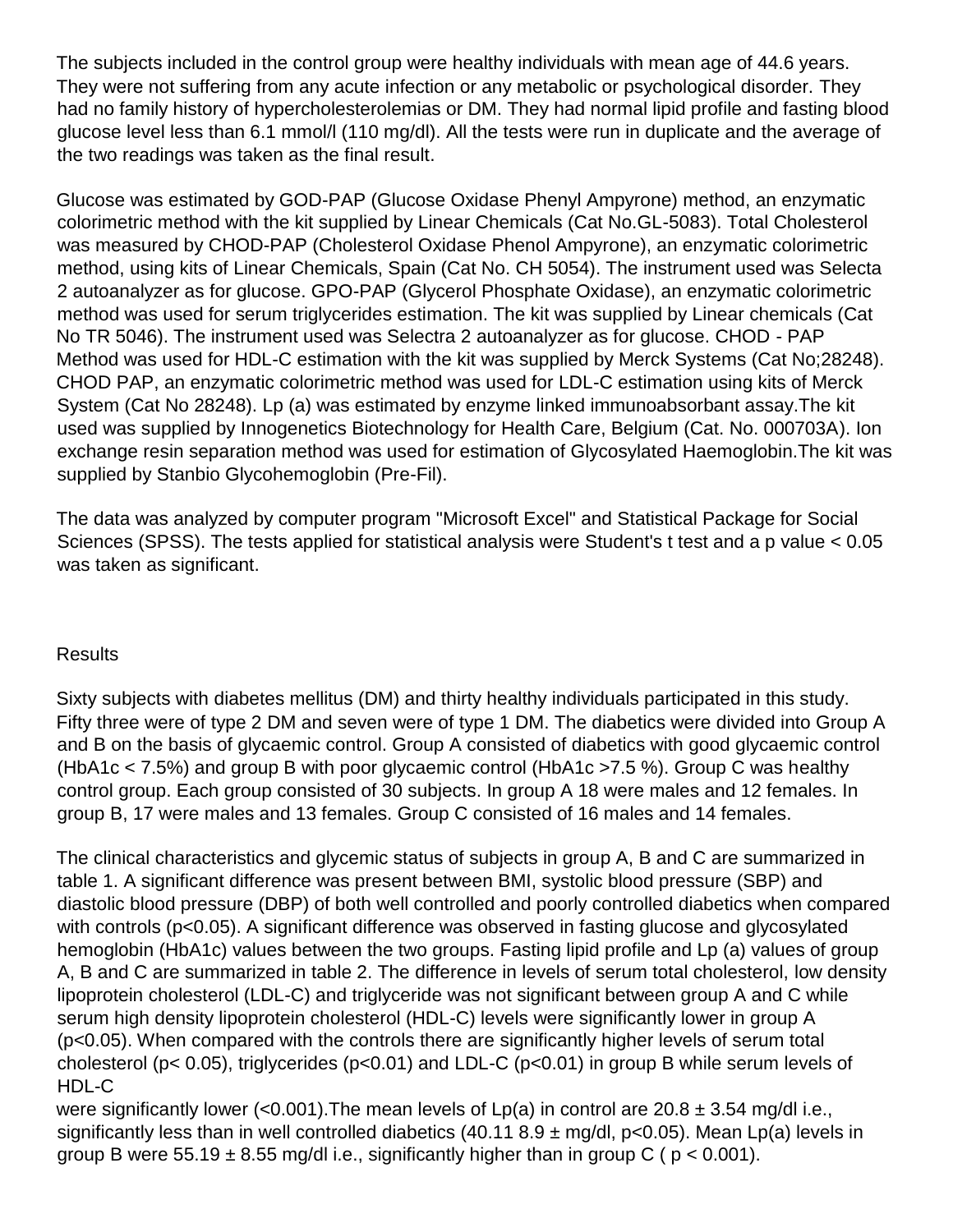The difference in duration of diabetes was also non-significant in the two groups. The mean levels of fasting plasma glucose were 8.12  $\pm$  0.43 mmol/l in well controlled diabetics and 11.67  $\pm$  0.48 mmol/l in poorly controlled diabetics (p<0.001) (table 2).

Similarly mean levels for HbA1c were 6.12  $\pm$  0.14% in well controlled diabetics and 8.51  $\pm$  0.19% in poorly controlled diabetics (p<0.001) (table 1). In lipid profile (table 2) serum total cholesterol  $(p<0.02)$  and LDL-C ( $p<0.01$ ) levels were significantly higher in poorly controlled diabetics than those who were well controlled and serum HDL-C (p<0.001) was significantly lower. Serum triglyceride levels were higher in the poor control group but the difference was non-significant (table 2). As far as Lp (a) levels are concerned there was a non-significant difference in the two groups. The mean levels of Lp(a) were higher in poorly controlled diabetics (55.19  $\pm$  8.55mg/dl) than their well controlled counterparts (40.11  $\pm$  8.9 mg/dl); the difference was not significant (p>0.05) (table 2).

### **Discussion**

The major risk factors in DM are glycaemic status, dyslipidemia and hypertension.1 The present study was an effort to provide an insight into some of the risk factors in DM. We have observed a significantly higher BMI, SBP and DBP in diabetics as compared to healthy individuals. These findings are in line with many studies showing an increased prevalence of DM in obese persons22- 24 and of hypertension in diabetics.25

It has been observed in many studies that improvement in glycaemic control in diabetic people modifies lipoprotein levels positively. An interesting observation in our study was seen when we compared the lipid profile of healthy controls with diabetics having a good glycaemic control. Serum total cholesterol, LDL-C and triglycerides were in upper normal ranges of desired levels. This evidence is in support of many cross-sectional studies and clinical trials, which reveals the positive improvement in lipid profile with better metabolic control.26-29 Furthermore, achievement of good glycaemic control may lead to near normalization of lipid levels in the blood.30 The levels of HDL-C were significantly lower in diabetics even in well controlled diabetics when compared with control. There are different results quoted by various studies regarding Lp(a) levels in diabetics. The major reasons for the discrepant results of the prospective studies have been attributed to the variation in study design, collection and storage of samples, methods used for statistical analysis and population differences that reflect the known ethnic variability in the distribution of Lp (a) levels and Apo (a) size isoforms.

The mechanism of raised Lp (a) levels in DM is not clear. It has been hypothesized that a defect in clearance of apoprotein B-100 lipoproteins exists in diabetic persons. Glycosylation and other modifications of the LDL particle and glycosylation of the LDL receptor has been proposed to cause a decrease in LDL cellular metabolism in diabetes.31 Despite the presence of LDL, Apo (a) imparts unique properties with respect to synthesis and catabolism. In fact, apo B-100 in Lp (a) particles does not appear to mediate the catabolism of this lipoprotein via the LDL receptor thus suggesting that the attachment to Apo (a) produces hindrance and/or conformational change of apo B-100.32 Whereas the rate of removal from the circulation determines the level of LDL, evidence has been provided that the rate of synthesis is the primary determinant of Lp (a) levels.33,34 Increased apo B100 production would provide a higher number of apo B-100 molecules to be attached to Apo (a) because in diabetes LDL levels are raised.35

Wolfeenbuttel BH and colleagues found elevated levels of Lp (a) in type 2 diabetics. No significant change was observed in Lp (a) levels after improved glycaemic control with insulin although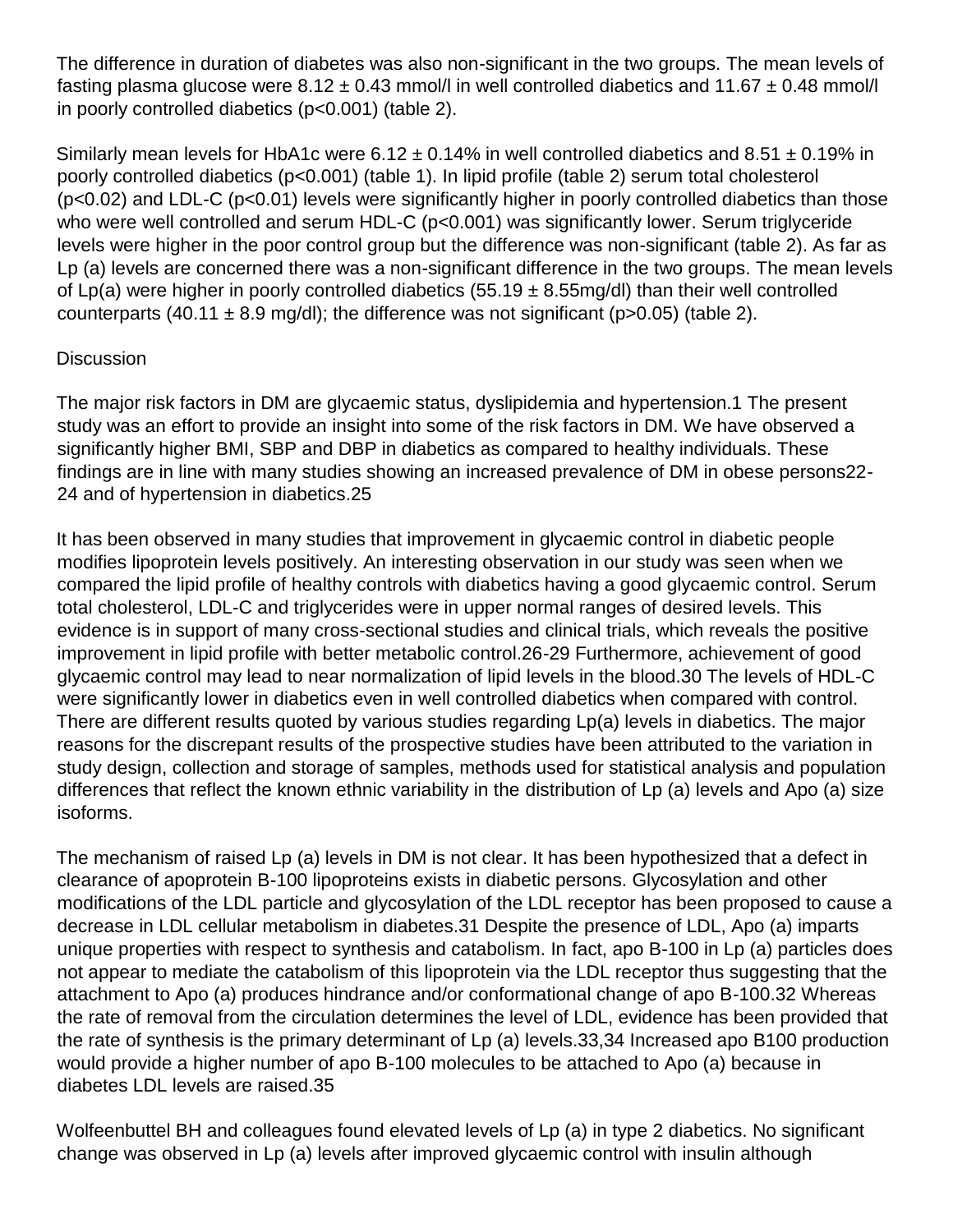significant decrease in total and LDL cholesterol, triglycerides, apolipoprotein B and free fatty acids were observed with concomitant rise in HDL levels. Our findings are in conformity with the data reported by the peers.36

Ritter et al did not find a significant effect of improved metabolic control in 9 Type 1and 9 Type 2 DM subjects.37 The authors analyzed these subjects together, and the degree of improvement in glucose control was not associated with significant lowering of Lp (a) levels.

Lp (a) level has also been determined in African Americans with Type 2 DM by W. Douglas Sheer and his colleagues38 found no significant difference in Lp (a) levels between diabetics and non diabetics. The mean levels of Lp (a) in the study were lower in the diabetics when compared with the control. These findings are in contrast to our results which show higher Lp (a) level in diabetics. The possible reason could be the large size of apo (a) isoforms leading to lower Lp(a) levels.39 However, no association was found between glycaemic control and Lp (a) levels.

In a study by Wester Louis et al40 no statistical difference could be established between Lp (a) levels in Type 1and Type 2 DM and healthy controls. They proposed that Lp (a) concentrations in Type 1 and Type 2 DM were independent of short-term and long-term glycometabolic control or the occurrence of microalbuminuria, neuropathies or retinopathies. However, poor glycometabolic control affected the elevated Lp (a) levels insignificantly beyond the threshold of 25 mg/dl in Type 1 DM. The reason for their findings could be the same size of isoforms in diabetics and controls. The non significant effect of glycaemic control on Lp (a) levels is in agreement to our data.

Durlach et al41 did not find any significant difference in Lp (a) concentrations in Type 2 DM and control subjects. In line with our study, there was no association with glycaemic control. In another study42 subjects with Type 2 DM had significantly higher Lp(a) levels than control subjects and no association was found between Lp(a) levels and glycaemic control or CAD. Type 2 DM subjects had higher triglycerides and lower HDL levels. These findings also support our data. No correlation was observed in between insulin levels and Lp(a) in a study on Nigerian population.43 We also did not observe any correlation between insulin and Lp(a). Nigerians have higher median levels of Lp (a) than habitats of other areas.

The findings of Francis et al44 were similar to our study. They observed increased levels of Lp(a) in type 2 diabetics with raised prevalence of high risk levels of Lp(a) (>25 mg/dl ) and the effect of glycaemic control had a positive trend on Lp(a) levels but it did not reach the level of significance. Moreover, similar to our findings they also observed positive correlation of Lp(a) with total cholesterol and LDL-C but not with triglycerides and HDL-C.

Plasma lipoprotein (a) levels in Turkish type 2 DM patients with and without vascular diabetic complications were studied. The plasma Lp (a) levels were found to be significantly increased in the type 2 diabetics compared with the healthy subjects. Plasma Lp (a) levels in type 2 diabetics with diabetic vascular complications were significantly higher than those of the type 2 patients without diabetic vascular complications and healthy subjects. There were significant correlations between plasma Lp (a) levels and apolipoprotein B (apo B) in all Type 2 DM patients. No correlation was observed between Lp (a) levels and age, sex, duration of diabetes, fasting blood glucose, HbAlc, the mode of treatment, triglycerides, total cholesterol, low-density lipoprotein cholesterol, high-density lipoprotein cholesterol, and apolipoprotein Al levels in all patients.45 Martinez- Triguero and his colleagues46 found significantly raised levels of Lp (a) in diabetics with poor metabolic control when compared with diabetics with good metabolic control. This is in contrast to our findings. A significant difference in their study and our study is that they selected diabetics irrespective of the presence or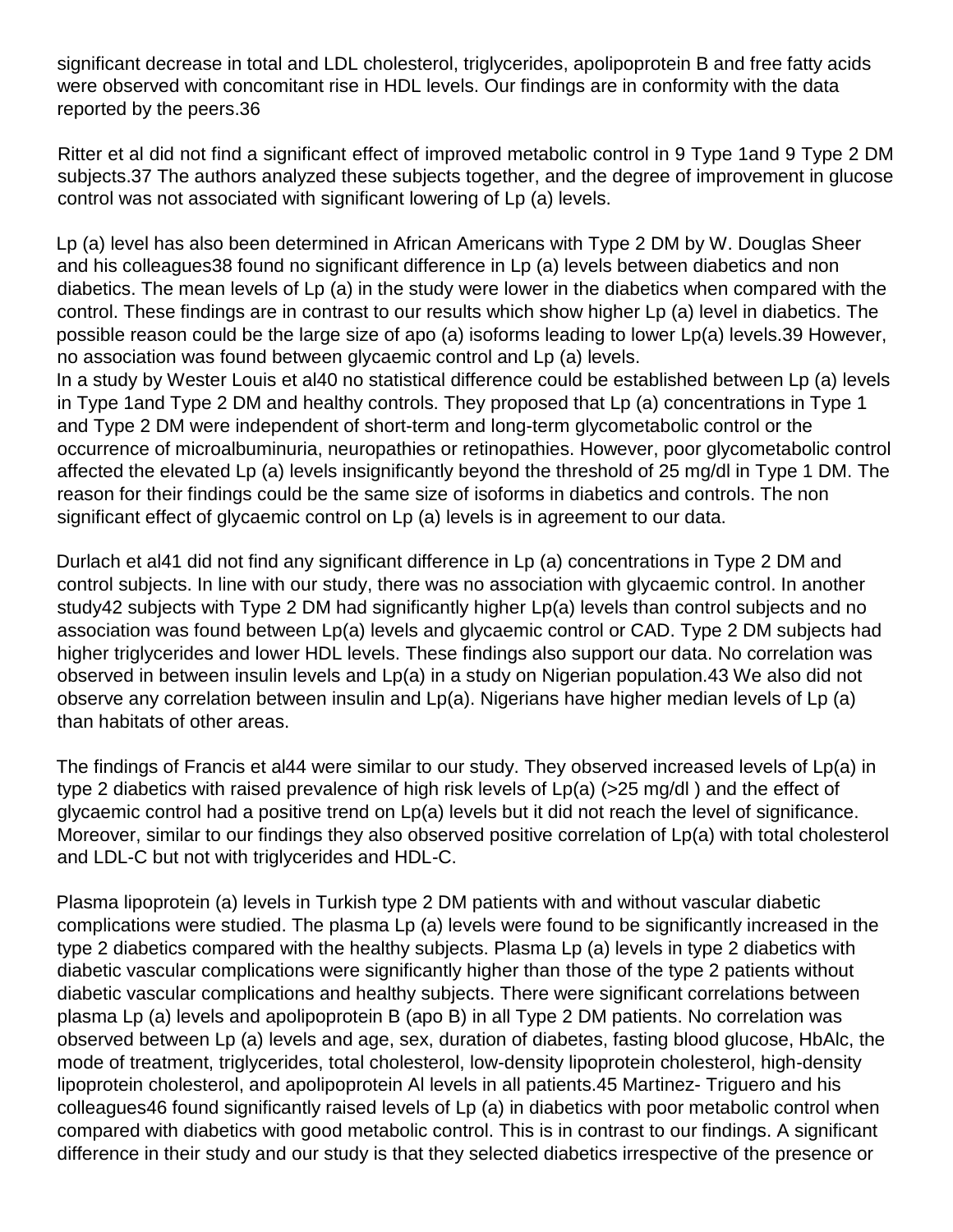absence of cardiovascular disease (CVD). They studied 88 Type 2 diabetics, out of which 23 had CVD. As is evident from many studies that Lp (a) is a cause of premature coronary artery disease and any level >30 mg/dl is related to premature heart disease and other thromboembolic disorders. Therefore, the CAD could be present in those patients before the diabetes was diagnosed and the raised levels of Lp (a) may not be due to the poor metabolic control.

In a study on type 1 diabetic children comparisons of Lp (a) concentrations were made between the non-diabetic and diabetic children with good to fair glycemic control. Significantly higher levels were found in children with poor metabolic control when compared with good glycemic control group or normal children. However the cutoff value of glycosylated hemoglobin for good and bad glycemic control was 11% in this study as compared to our study in which it was 7.5%.47 To what extent the rate of synthesis, transcription and translation of apo (a) are affected by hyperglycaemia is still not exactly known. The concentration of glycosylated Lp (a) is increased in the circulation in diabetic subjects.48 It is evident that glycosylation prolongs the half life of lipoproteins and so would be for Lp (a). This may lead to raised levels of Lp (a) in diabetics. In the present study Lp (a) levels were higher in poorly controlled diabetics than well controlled diabetics but the difference was non significant. This may be because glycation may be affecting Lp (a) concentrations to a little extent while genetics would be the major determinant of Lp (a) concentrations. There is a wide variation in the concentrations of Lp (a) among individuals.5 Therefore, in every individual the rise may be different. The effect of different environmental factors like insulin, exercise,estrogens and niacin may be additive enough to affect Lp (a) levels significantly.49 In a recent study by Alagozlu et al50 the non obese type 2 DM patients were studied. They were divided into 3 groups according to the type of treatment administered i.e. insulin, sulphonylureas and an untreated group. There was no significant difference in Apo A I, Apo B and triglyceride levels in different groups of diabetics. HDL levels were significantly lower in the untreated group. Lp (a) levels were significantly higher in the untreated group. However, HbA1c levels were not measured in the study. It was concluded that gaining metabolic control may also have favorable effects on Lp (a) level.

# Acknowledgements

The authors wish to thank Col. Mazhar Hussain and Prof. Mohammad Ashraf Hussain for reviewing this article.

# References

- 1. Gruddy SM, Benjamin IJ, Burke GL. Diabetes and cardiovascular disease: a statement for healthcare professionals from the American Heart Association. Circulation 1999;100:1134-46.
- 2. Grundy SM. Small LDL. Atherogenic dyslipidemia, and the metabolic syndrome. Circulation1997;95:1-4.
- 3. Verges BL. Dyslipidaemia in diabetes mellitus: review of the main lipoprotein abnormalities andtheir consequences on the development of atherogenesis. Diabetes Metab 1999;25:32-40.
- 4. Lamarche B, Tchernof A, Moorjani S, et al. Small, dense low-density lipoprotein particles as a pre-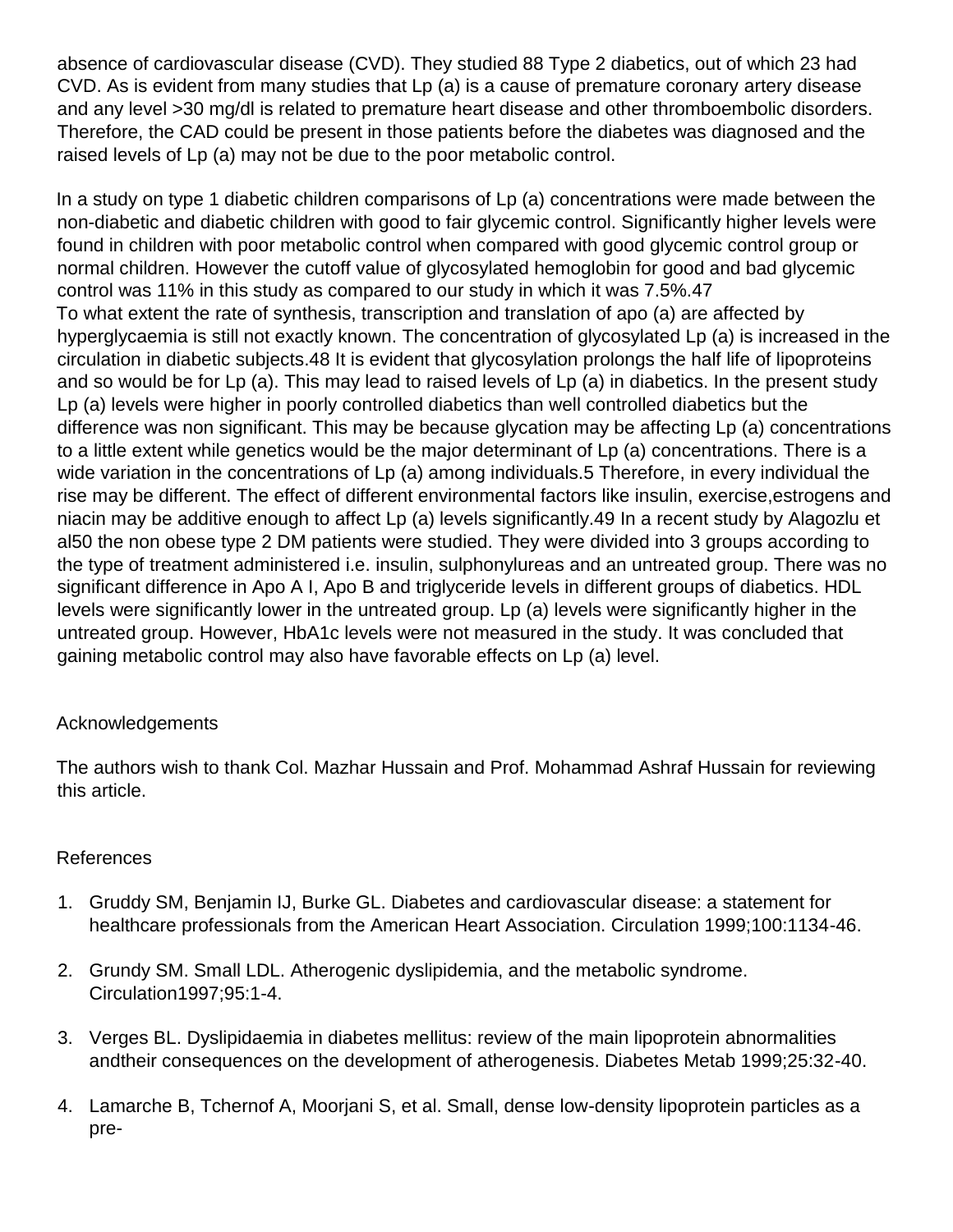dictor of the risk of ischaemic heart disease in men: prospective results from the Quebec Cardiovascular Study. Circulation 1997;95:69-75.

- 5. Wieringa G. Lipoprotein(a): what's in a measure. Ann Clin Biochem 2000;37:571-80.
- 6. Marcovina SM, Koschinsky ML. Lipoprotein(a) concentration and apolipoprotein(a) size: a synergistic role in advanced atherosclerosis. Circulation 1999;100:1151-3.
- 7. Wassef GN. Lipoprotein (a) in android obesity and NIDDM: a new member in the metabolic syndrome. Biomed Pharmacother 1999; 53: 462-5.
- 8. Berg KK. A new serum type system in man: the Lp system. Acta Pathol Microbiol Scand1963;59:369-82.
- 9. Ernest B, Marshall LA, Barry CS, et al. Vascular functions in hemostasis: lipoprotein (a) and fibrinolytic assembly. In: William's Hematology, 6th edition. New York: McGraw Hill, 2001, pp. 1451-70.
- 10. Kronenberg F, Steimetz A, Kostner GM, et al. Lipoprotein (a) in health and disease. Crit Rev ClinLab Sc, 1996;33:495-543.
- 11. Utermann G. The mysteries of lipoprotein (a). Science 1989;246:904-10.
- 12. Maher VM, Brown BG, Marcovina SM, et al. Effects of lowering LDL cholesterol on the cardiovascular risk of lipoprotein (a). JAMA 1995;274:1771-4
- 13. Marcovina SM, Albers JJ, Jacobs DR, et al. Lipoprotein (a) concentrations and apolipoprotein (a) phenotype in Caucasians and African Americans: the CARDIA study. Arterioscler Thromb 1993;13:1037-45.
- 14. American Diabetes Association. Report of the Expert Committee on the diagnosis and classification of diabetes mellitus: clinical practice recommendations. Diabetes Care 2001;24 (Suppl):S1-S16.
- 15. Woo J, Lam CWK, Kay R,et al. Acute and long term changes in serum lipids after acute stroke.Stroke 1990;21:1407-11.
- 16. Cobbaert C, Segeant P, Meyns B, et al. Time course of serum Lp (a) in men after coronaryartery bypass grafting. Acta Cardiol 1992;47:529-42.
- 17. Bartens W, Rader DJ, Talley G, et al. Lipoprotein (a) in patients with hyperlipidaemia. Eur J ClinInvest 1995;25:647-53.
- 18. Slunga L, Johnson O, Dahlen GH, et al. Lipoprotein (a) and acute phase proteins in acutemyocardial infarction. Scand J Clin Lab Invest 1992;52:95-101.
- 19. Farish E, Rolton HA, Barnes JF, et al. Lipoprotein (a) concentrations in postmenopausal womentaking norethisterone BMJ 1991;303:694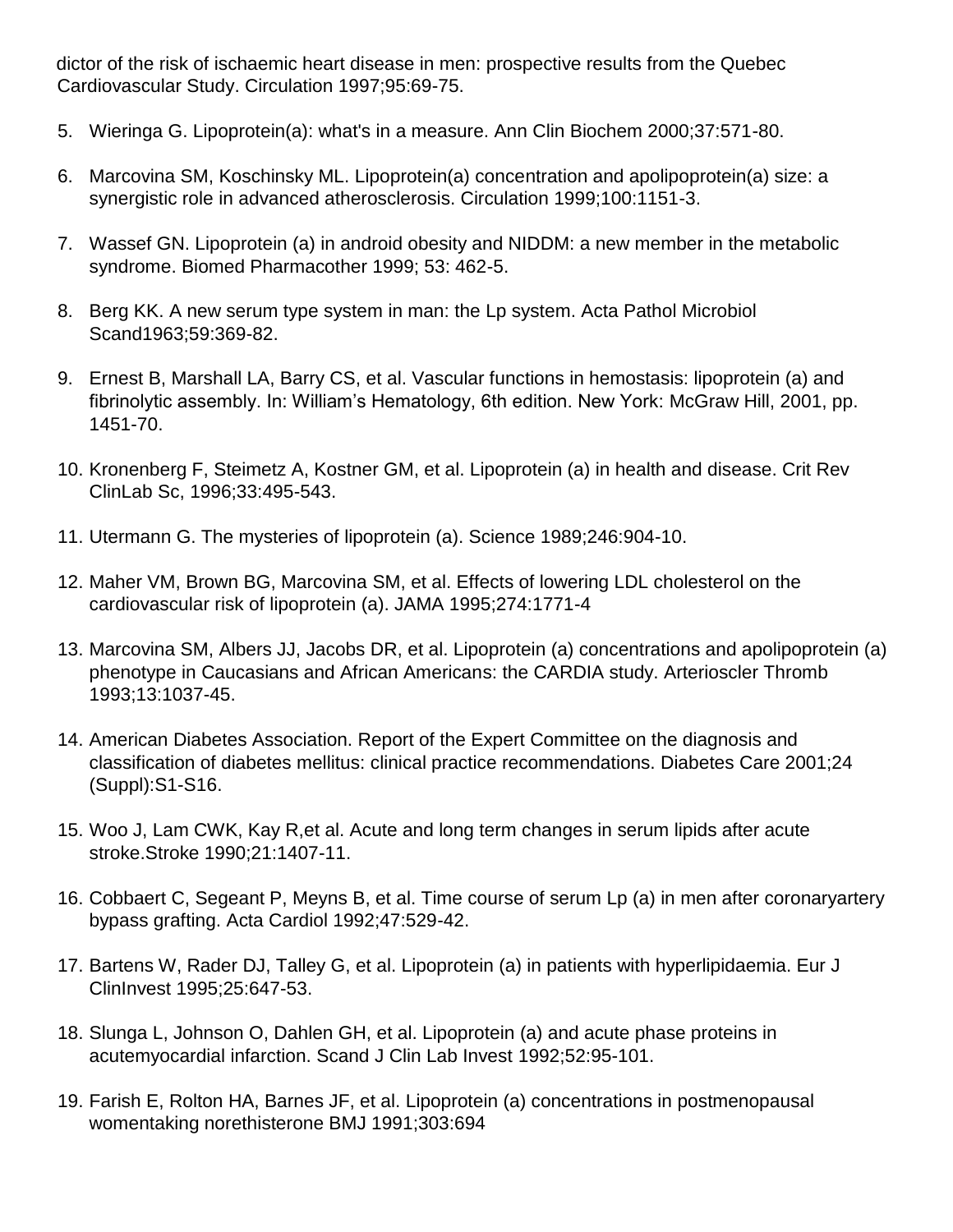- 20. Shlipak MG, Simon JA, Vittinghof E, et al. Estrogen and progestin, Lipoprotein (a) and the risk ofrecurrent coronary heart disease after menopause. JAMA 2000;12:242-8.
- 21. Health and Public Policy Committee. American College of Physicians. Glycosylated hemoglobinassays in the management and diagnosis of diabetes mellitus. Annals Intern Med 1984;101:710-13.
- 22. Shera AS, Rafique G, Khawaja IA, et al. Pakistan National Diabetes Survey: prevalence of glucose intolerance and associated factors in Shikarpur, Sindh. Diabetic Med 1995;12; 116-21.
- 23. Shera AS, Rafique G, Khawaja IA, et al. Pakistan National Diabetics survey: prevalence of glucose intolerance and associated factors in Balochistan province. Diabetes Res Clin Prac 1999;44:49-58.
- 24. Shera AS, Rafique G, Ahmed K Iet al. Pakistan National Diabetes Survey: prevalence of glucoseintolerance and associated factors in North West Frontier Province (NWFP) of Pakistan. J Pak Med Assoc 1999;49:206-21.
- 25. Akbar DH. Is hypertension common in hospitalized type 2 diabetic patients? Saudi Med J2001;22:139-41.
- 26. Mughal MA, Maheri WM, Aamir K,et al. The effects of glibenclamide on serum lipids and lipoproteins in type II non-insulin dependant diabetes mellitus. J Pak Med Assoc 1999;49:89-92.
- 27. Mughal MA, Maheri WM, Memon MY, et al. The effects of Metformin on glycamic control, serumlipids and lipoproteins in diet alone and suphonylurea-treated type 2 diabetic patients with suboptimal metabolic control. J Pak Med Assoc 2000;50:381-5.
- 28. Mughal MA, Malian SA, Memon M, et al. Efficacy and safety of acarbose in patients with type 2 diabetes mellitus: insufficiently controlled with diet and sulphonylureas alone. J Coll Physicians Surg Pak 2000;10:473-6.
- 29. Mughal MA, Mahar SA, Wali IAA, et al. The effects of metformin on fasting blood glucose, bloodpressure, serum lipids, lipoproteins and body weight in type 2 diabetes mellitus. J Coll Phycians Surg Pak 2000;10:405-8.
- 30. Ruotolo G, Micossi P, Galimberti G, et al. Effects of intraperitoneal versus subcutaneous insulinadministration on lipoprotein metabolism in type I diabetes. Metab 1990;39:598-604.
- 31. SteinBrecher UP, Witztum JL. Glucosylation of low density lipoproteins to an extent comparableto that seen in diabetes slows their catabolism. Diabetes 1984;33:130-4.
- 32. Rader DJ, Mann WA, Cain W, et al. The low density lipoprotein receptor is not required for normal catabolism of Lp (a) in humans. J Clin Invest 1995;95:1403-8.
- 33. Rader DJ, Cain W, Ikewaki K, et al. The inverse association of plasma lipoprotein (a) concentrations with apolipoprotein (a) isoform size is not due to differences in Lp (a) catabolism but to differences in production rate. J Clin Invest 1994;93:2758-63.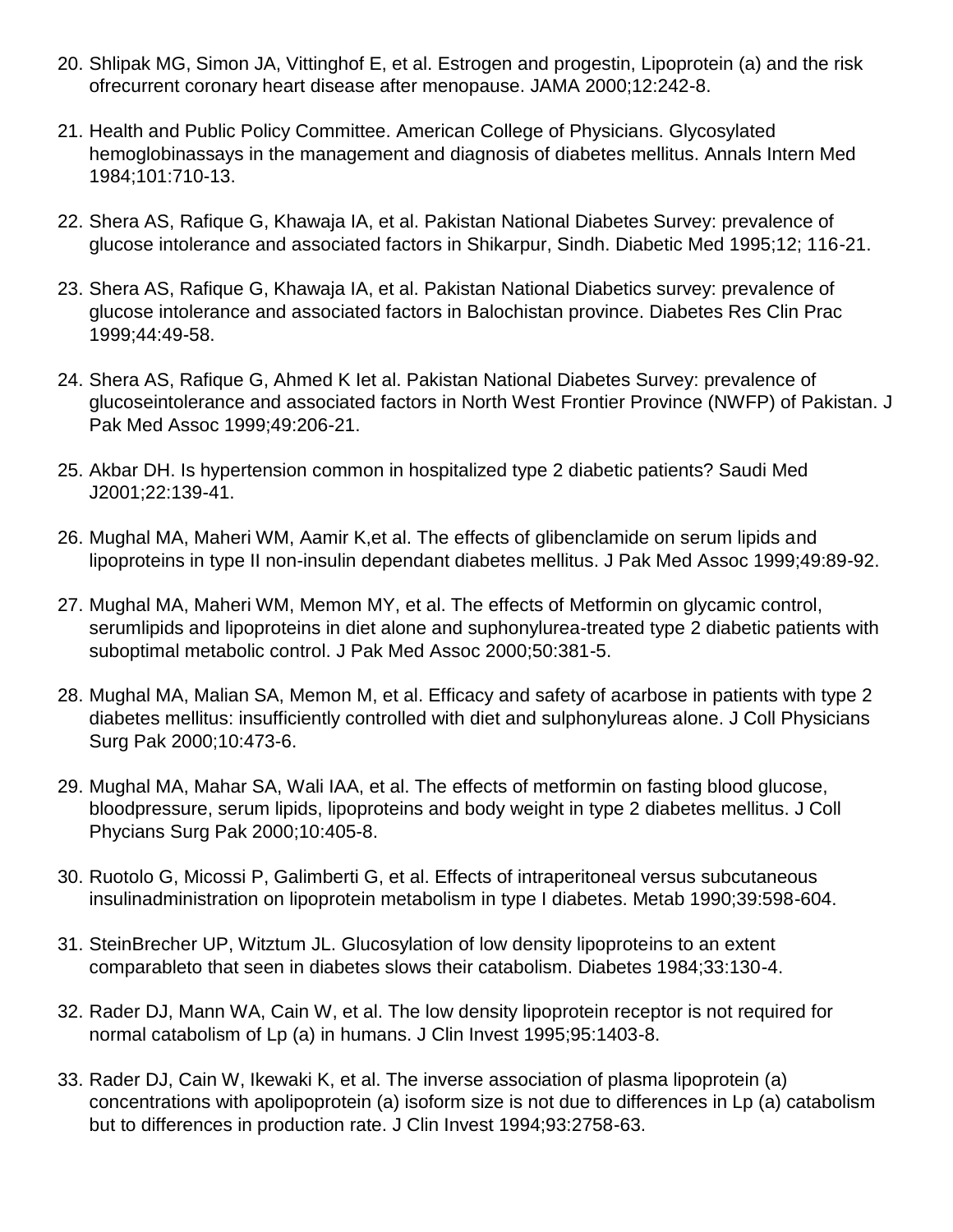- 34. Rader DJ, Cain W, Zech LA, et al. Variation in lipoprotein (a) concentrations among individualswith the same apolipoprotein (a) isoform is determined by the rate of lipoprotein (a) production. J Clin Invest 1993;91:443-7.
- 35. Verges BL. Dyslipidaemia in diabetes mellitus: review of the main lipoprotein abnormalities andtheir consequences on the development of atherogenesis. Diabetes Metab 1999;25 (Supp 3):32-40.
- 36. Wolffenbuttel BH, Leurs PB, Sels JP, et al. Improved blood glucose control by insulin therapy intype 2 diabetic patients has no effect on lipoprotein (a) levels. Diabet Med 1993 ;10:427-30.
- 37. Ritter MM, Richter WO, Lyko K, et al. Lp (a) serum concentrations and metabolic control.Diabetes Care 1992;15:1441-2.
- 38. Scheer WD, Boudreau DA, Cook CB. Lipoprotein (a) levels in African Americans with NIDDM.1996;19:1129-34.
- 39. Ribault A, Durou MR, Letellier C,et al. Determination of lipoprotein (a) concentrations andapolipoprotein (a) molecular weights in diabetic patients. Diabetes Metab 2000;26:107-12.
- 40. Westerhuis LW, Venekamp WJ. Serum lipoprotein-a levels and glyco-metabolic control in insulinand non-insulin dependent diabetes mellitus. Clin Biochem 1996;29:255-9.
- 41. Durlach V, Gillery P, Bertin E, et al. Serum Lipoprotein (a) concentrations in a population of 819 non- insulin dependant diabetic patients. Diabetes Metab 1996;22:319-23.

42. O'Brien T, Nguyen TT, Harrison JM, et al. Lipids and Lp (a) lipoprotein levels and coronary artery disease in subjects with non-insulin-dependent diabetes mellitus. Mayo Clin Proc 1994 ;69:430-5.

- 43. Evans RW, Bunker CH, Ukoli FA,et al. Lipoprotein (a) distribution in a Nigerian population. EthnHealth 1997;2:47-58.
- 44. Heller FR, Jamart J, Honore P, et al. Serum lipoprotein (a) in patients with diabetes mellitus.Diabetes Care 1993;16:819-23.
- 45. Erem C, Deger O, Bostan M, et al. Plasma lipoprotein (a) levels in Turkish NIDDM patients withand without vascular diabetic complications. Acta Cardiol 1999; 54:203-7.
- 46. Martinez TML, Salvador-A, Samper-MJ, et al. Lipoprotein (a) and other risk factors in patientswith diabetes mellitus. Coron Arter Dis 1994;5:755-60.
- 47. Alsaeid M, Qabazard M, Shaltout A, et al. Impact of glycaemic control on serum lipoprotein (a) inArab children with type 1 diabetes. Pediatr Int 2001;43:246-50.
- 48. Klaya F, Durlach V, Bertin E, et al. Evaluation of serum glycated lipoprotein (a) levels in noninsulin-dependent diabetic patients. Clin Biochem 1997; 30:227-30.